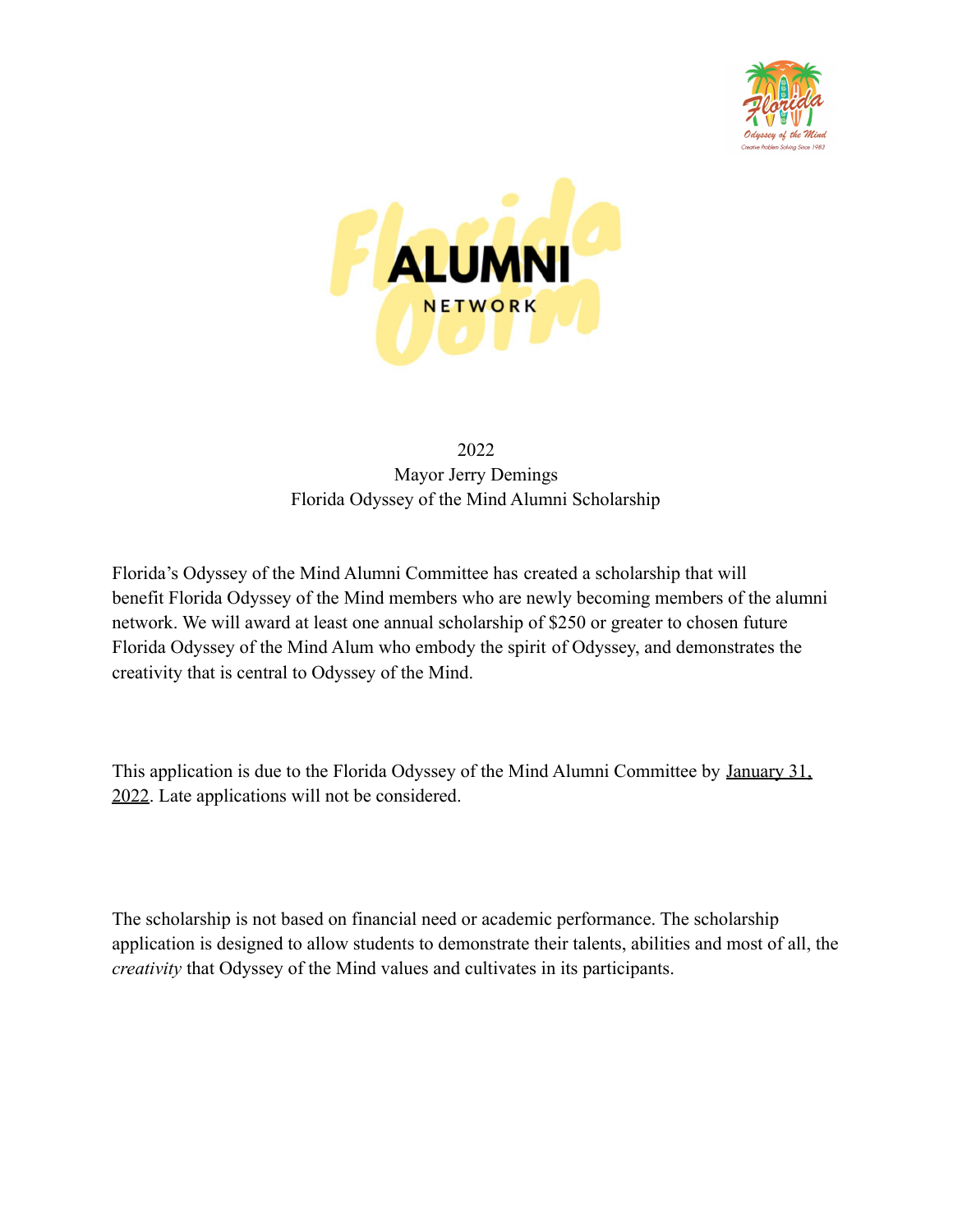

Applicants must meet the following qualifications:

1. Have been a member of any team(s) that participated in a Florida Odyssey of the Mind Regional competition for at least one year.

2. Application is not restricted to current year participants. Documentation of participation is required.

3. Is a high school senior or high school student who will be attending any post-secondary institution for the next academic year (allowing for students who will graduate early and not return to high school).

4. Is continuing their education and presents written acceptance from a post-secondary institution for an academic year within one year of the date of high school graduation.

5. Displays the Spirit of Odyssey of the Mind.

6. Completes the scholarship application and submits it by the deadline.

Please complete the google form:

https://docs.google.com/forms/d/e/1FAIpQLSdcI-FT2ckTS801njfgu6S2U8Q0l85i8IpX-fEuijRgz eWdyA/viewform?usp=sf\_link

Return any additional supporting materials in pdf format as needed to: FLOMAAlumni Committee Email: floridaootm.alumni@gmail.com

Recipients will be announced and presented at the Florida State Tournament at the Orange County Convention Center (Orlando, FL) on March 12, 2022.

All decisions by the Florida Odyssey of the Mind Alumni Committee are final and any attempts by applicants to lobby or persuade the committee during the process will result in immediate disqualification. Applications will be reviewed anonymously.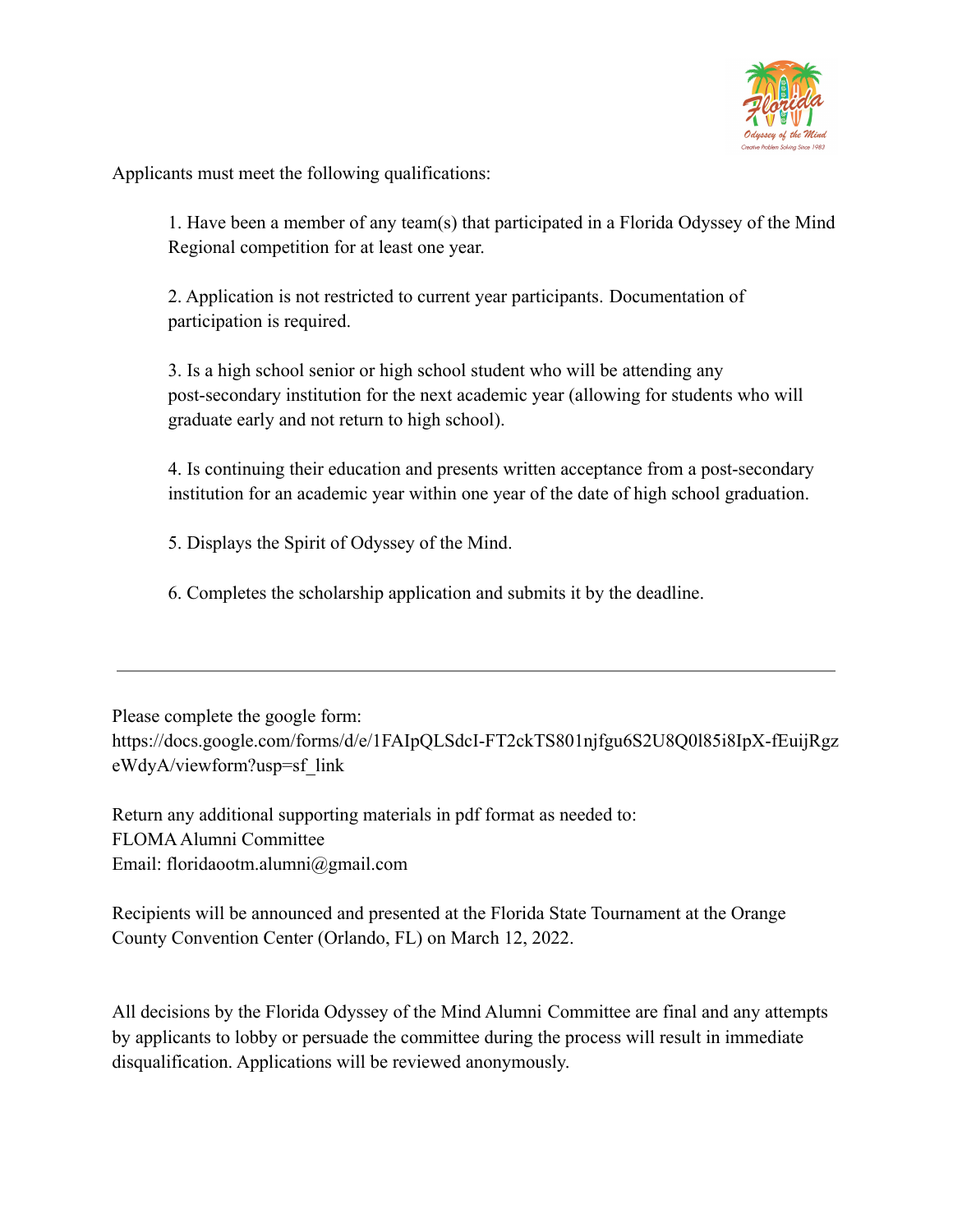

## Florida Odyssey of the Mind Scholarship Information Form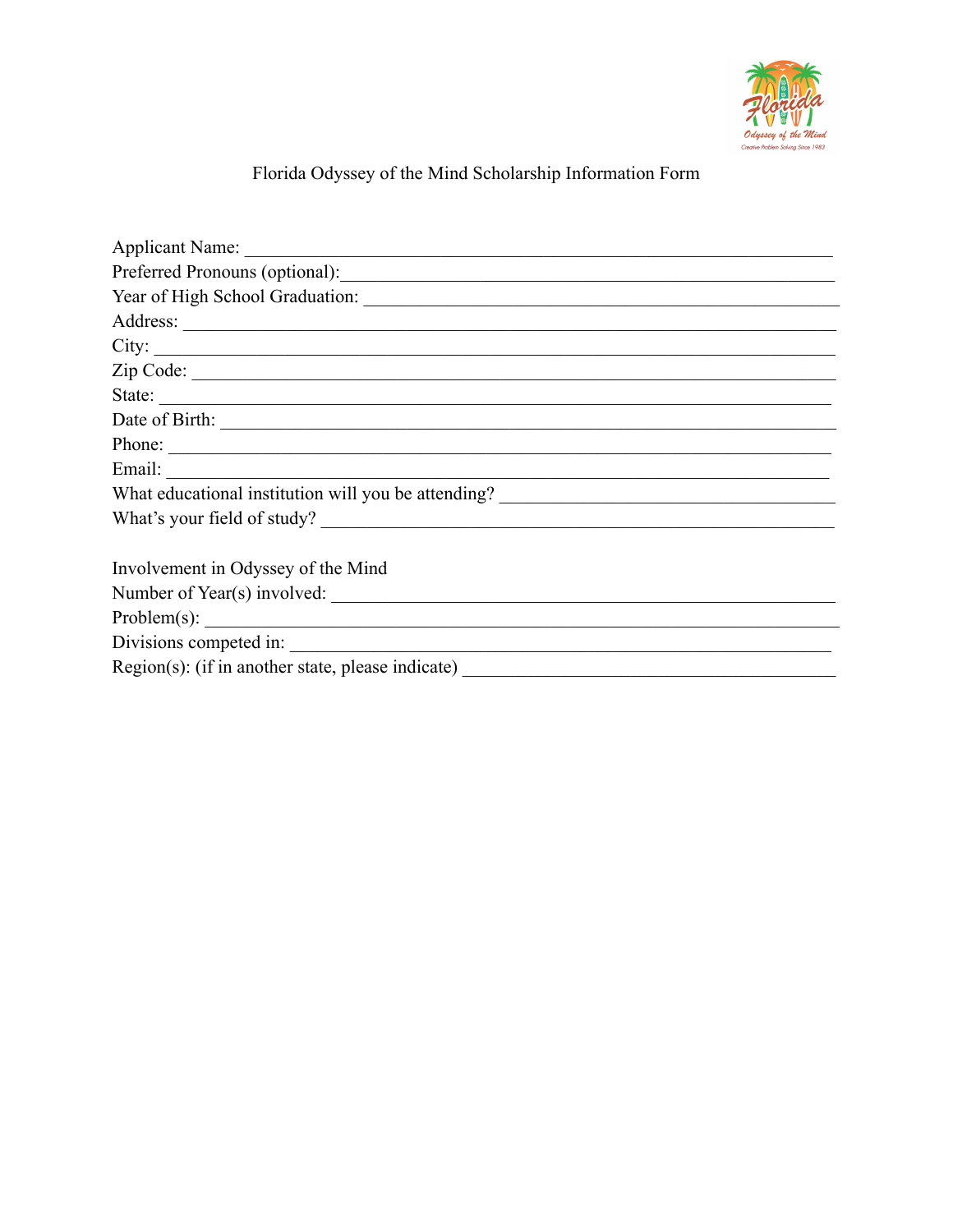

Optional Information (additional involvement, awards received, work experience, etc.):

Odyssey of the Mind References (provide at least one reference - this person must not be related):

| Name (1): $\qquad \qquad$  |  |  |
|----------------------------|--|--|
| Title $(1)$ :              |  |  |
| Email (1): $\qquad \qquad$ |  |  |
|                            |  |  |
| Name $(2)$ :               |  |  |
| Title $(2)$ :              |  |  |
| Email (2): $\qquad \qquad$ |  |  |
| Name 3:                    |  |  |
| Title (3): $\qquad \qquad$ |  |  |
| Email (3): $\qquad \qquad$ |  |  |